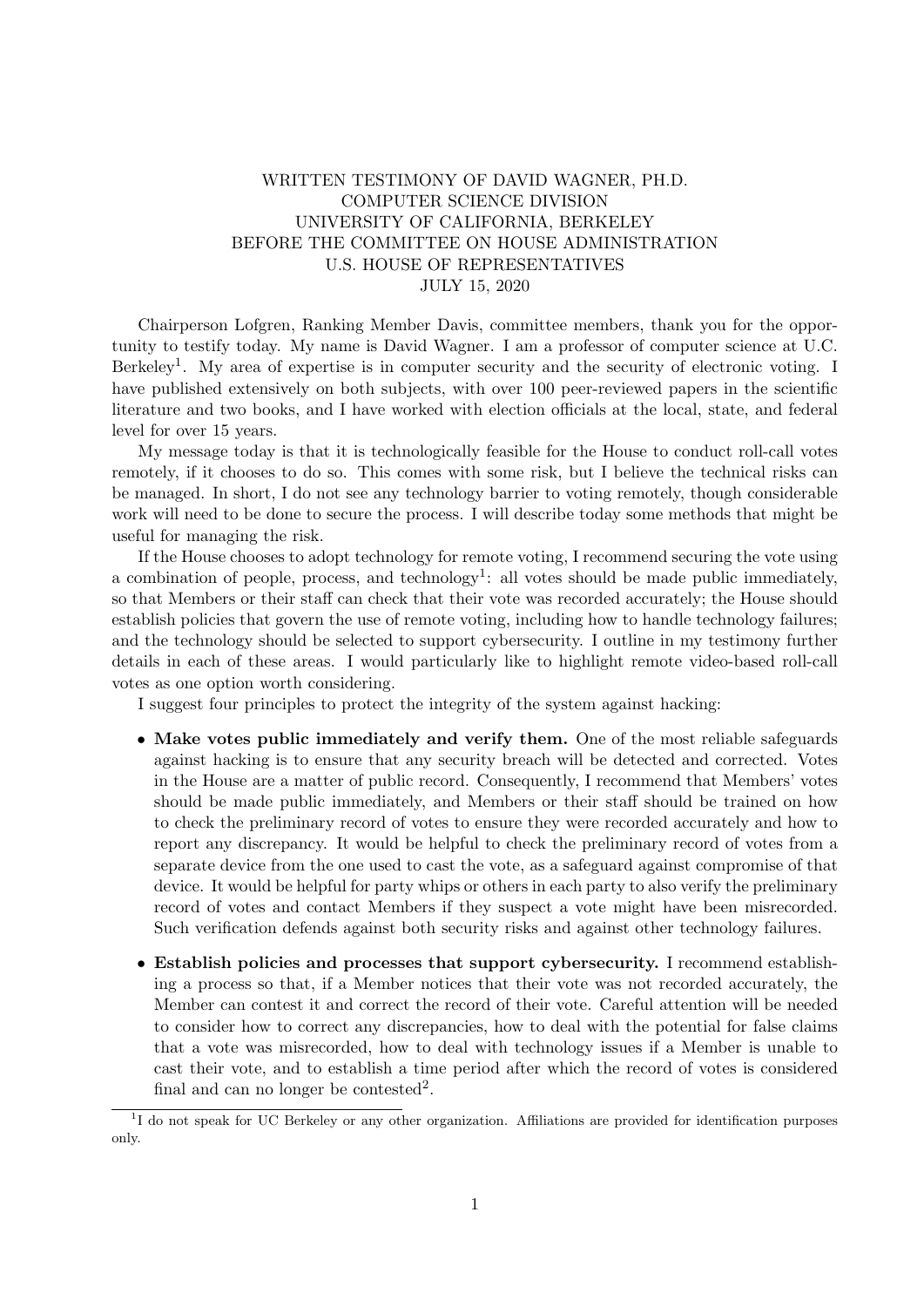When deploying information technology for the first time, it is often helpful to begin with pilot projects or an initial deployment of limited scope. Accordingly, the House might consider a phased deployment of any remote voting technology, to identify any issues that might arise.

- Select a technology partner with cybersecurity expertise. Before adopting technology for remote voting, the House might consider identifying a technology partner with technical expertise in cybersecurity. It would be useful to have technical experts who can assist with an independent security evaluation of technology products and solutions, analyze the security risks of each option, offer advice on how to deploy it securely, and provide a red-team penetration test of the resulting system. There are a number of organizations in the US government with strong technical expertise in cybersecurity who could be considered for partnership, including the National Security Agency, Department of Homeland Security, and National Institute of Standards and Technology.
- Adopt good cybersecurity practices. Selection of technology should take cybersecurity into account, and infrastructure to support remote voting will need to be secured. I outline specific technical measures below.

I see several options that could be considered for how technology could be used to support remote voting:

• Vote via remote videoconferencing. A promising option for voting securely would be to conduct roll-call votes by a remote video call between the Member and the office of the clerk. This would enable verification of the Member's face and voice. Video verification is not perfect, as real-time video "deepfakes" are possible, but when combined with the opportunity for Members to verify their votes it would mitigate many of the cybersecurity risks associated with remote voting.

It would be possible to provide additional security if desired through code voting. Each Member could be issued with a one-time-use secret code number for each option (e.g., 672013 for Yes, 019231 for No, and 926885 for Abstain), different for each Member and each vote taken. The Member could then provide the secret code to authorize their vote. The combination of video verification and a secret code provides stronger protection than either alone: the video ensures it is the Member voting, not a member of their staff standing in for them, and the code provides additional protection against deepfakes and outsiders. The primary disadvantage of code voting is the extra logistical burden to distribute and keep track of the secret codes.

When selecting a videoconferencing product, it would be useful to select one that provides endto-end encryption and strong authentication (e.g., two-factor authentication using a security token provided to each Member). It would enhance security if Members cast their vote using a secure device that was configured and provided by the government, rather than their own personal devices.

The primary advantage of this approach is that it could be deployed fairly rapidly, as the House would not need to develop, select, or vet a new product or app. The primary disadvantage of this approach is that it may be slower and more labor-intensive than other options.

• Commercially available voting products. Another option would be to procure a system for remote voting from among the options on the market. If this route is taken, it will be important to ensure the House has its own technical experts who can conduct a security evaluation of the options, including a design review and source code analysis, as the quality and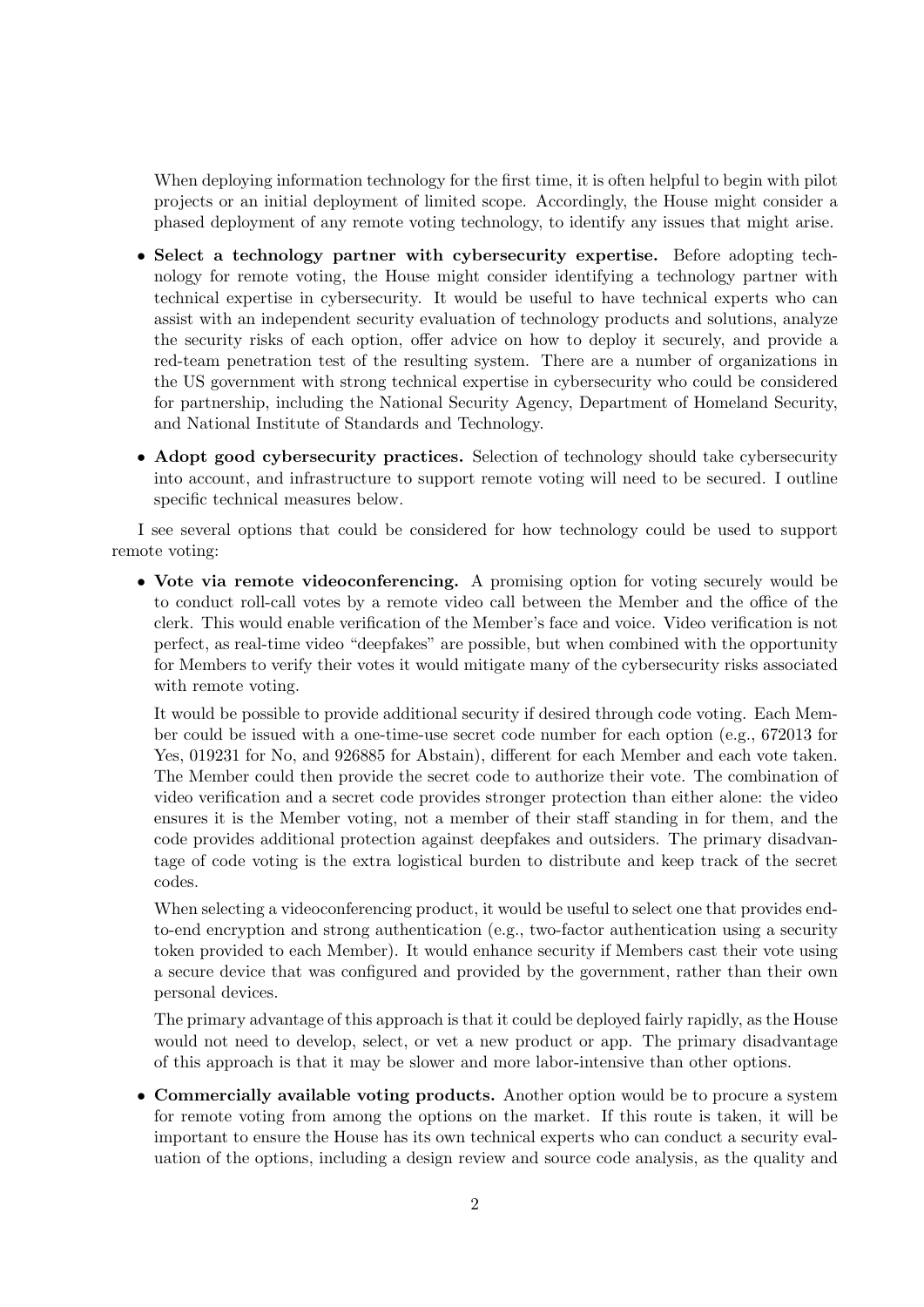security of solutions available on the market varies widely, and many systems have suffered from significant security problems<sup>3</sup>. I recommend looking for a solution that uses good cybersecurity practices, including use of end-to-end encryption, two-factor authentication, and secure software development practices. To authenticate members, each Member could be supplied with a personal security authentication token. There is a thriving commercial market in security tokens, and there are relevant industry standards, including U2F and FIPS-140 certification. Any solution should ensure that votes are made public and can be verified, as highlighted above. I recommend retaining an independent cybersecurity expert to conduct an security evaluation of any product before procuring it.

• Develop a new system. Finally, the House could consider developing a new system or app of its own. For instance, one possibility would be to develop a custom app that runs on each Member's government-issued iPhone. The Member could be authenticated using a separate security token before voting on the app, votes could be communicated securely using end-to-end encryption over the Internet, and all votes could be displayed in real time on the app and online so that Members and others can verify their votes were recorded accurately.

However, I expect that developing and vetting a new solution might be time-intensive and might require considerable technical expertise, so this might not be an attractive solution for dealing with the COVID-19 situation.

These solutions should only be used for public votes in Congress. Internet-based remote voting technology is not secure enough to be used for elections among the general public or whenever a secret ballot is needed<sup>4</sup>.

There are other issues that may warrant attention<sup>5</sup>. Voting from the floor provides Members a safe place to vote, where they are free from interference or undue influence; these protections are weakened when voting remotely. Also, there may need to be a fallback process if Members are unable to cast a vote, whether due to technical issues, failures of the network, or a malicious denial-of-service attack aimed at preventing them from voting. One risk of any technology-based solution for remote voting is that technology failures might prevent Members from voting. Similarly, denial-of-service attacks might be able to prevent specific Members from voting. There is no fully effective defense against denial-of-service attacks. The most effective mitigation for both of these risks is to provide a fallback way to cast a vote.

The security of a system is, like a chain, only as strong as its weakest link. Thus, it is important to secure the devices Members use, the communication networks, and the back-end infrastructure that supports voting. Using government-issued and securely-configured devices for voting would help protect against attacks on the Members' devices. The combination of strong two-factor authentication and end-to-end encryption provides effective protection against including man-inthe-middle attacks and digital spoofing. As a general rule of thumb, Internet-based applications can be more secure than the public telephone network, as Internet-based applications can adopt these protections, but telephony cannot. For these reasons, I do not recommend relying on email, fax, or telephone calls for voting in Congress. Securing the infrastructure and software is more challenging and will require special attention from technical experts.

In conclusion, it is my assessment that it is technologically feasible to conduct House votes remotely in a secure way. However, work will be needed to ensure that appropriate safeguards are in place.